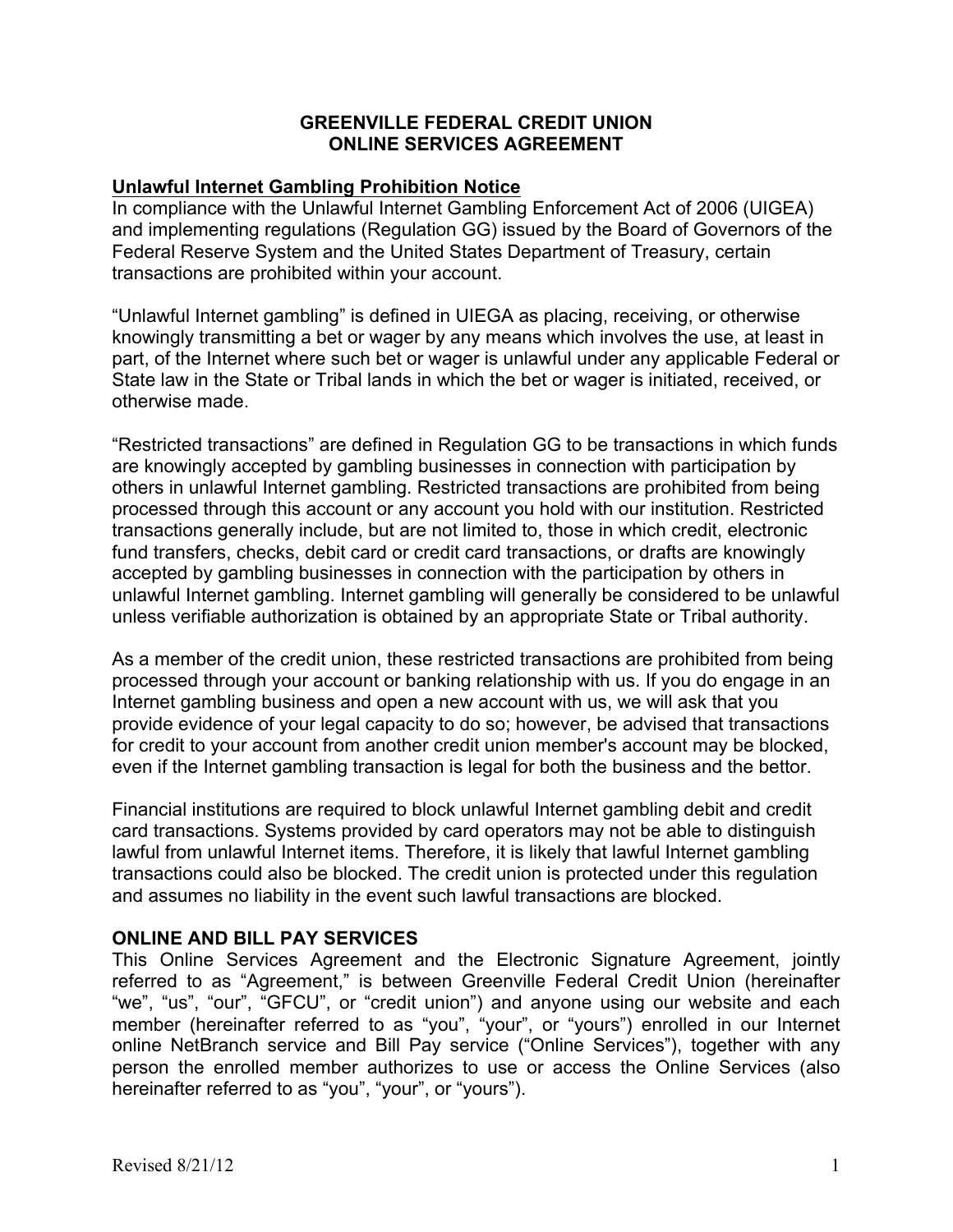If you contract with us electronically or otherwise request documentation or disclosures electronically, you specifically consent and agree that we may provide all newsletters, disclosures, agreements, contracts, periodic statements, receipts, notices, modifications, amendments, and all other evidence of our transactions with you or on your behalf electronically (hereinafter, all such documentation is referred to as "electronic records"). You have a right to receive a paper copy of any of these electronic records if applicable law specifically requires us to provide such documentation. Also, you may withdraw your consent and revoke your agreement to receive records electronically. To request a paper copy or to withdraw your consent and agreement to receive electronic records, call, write, e-mail or send us a secure message as set forth in the Electronic Signature Agreement. Withdrawal of your consent will terminate your enrollment in the Online Services.

When you use the Online Services or permit any other person to access your account using the Online Services, you agree to the terms and conditions we have set forth in the Agreement and any instructional material we may provide you regarding the Online Services. Your access to the Online Services may be made using certain numbers, codes, marks, signs, public keys or other means to establish your identity to us and affirm your acceptance of our electronic communications with you.

All electronic communications that meet these requirements will be deemed valid and authentic, and you intend and agree that those electronic communications will be given the same legal effect as written and signed paper communications. You agree that electronic copies of communications are valid, and you will not contest the validity of the original or copies, absent proof of altered data or tampering.

Online Services are provided as a convenience to you. The Agreement supplements the other terms and conditions set forth in your member account agreements with the credit union. To the extent that there is any conflict between other account agreement terms, this section will govern our relationship with you:

# **DEFINITIONS**

- "Online" service means all our services accessed via Internet connection for the convenience of our members and specifically includes NetBranch account access and Bill Pay services
- "Services" means that information, communication, and transaction access provided to you by us through any non-branch remote channel including, but not limited to, account information, funds transfers, bill payments, stop payments, and check inquiry and reorders for accounts established at a branch or any products or services offered by or through the credit union
- "Bill Pay" means our service that allows you to pay (either by electronic transfer or postal service delivered check) designated Payees in connection with our Online **Services**
- "Payee" means any individual, financial institution, educational institution, company, merchant or other person or entity you wish to pay using our online Bill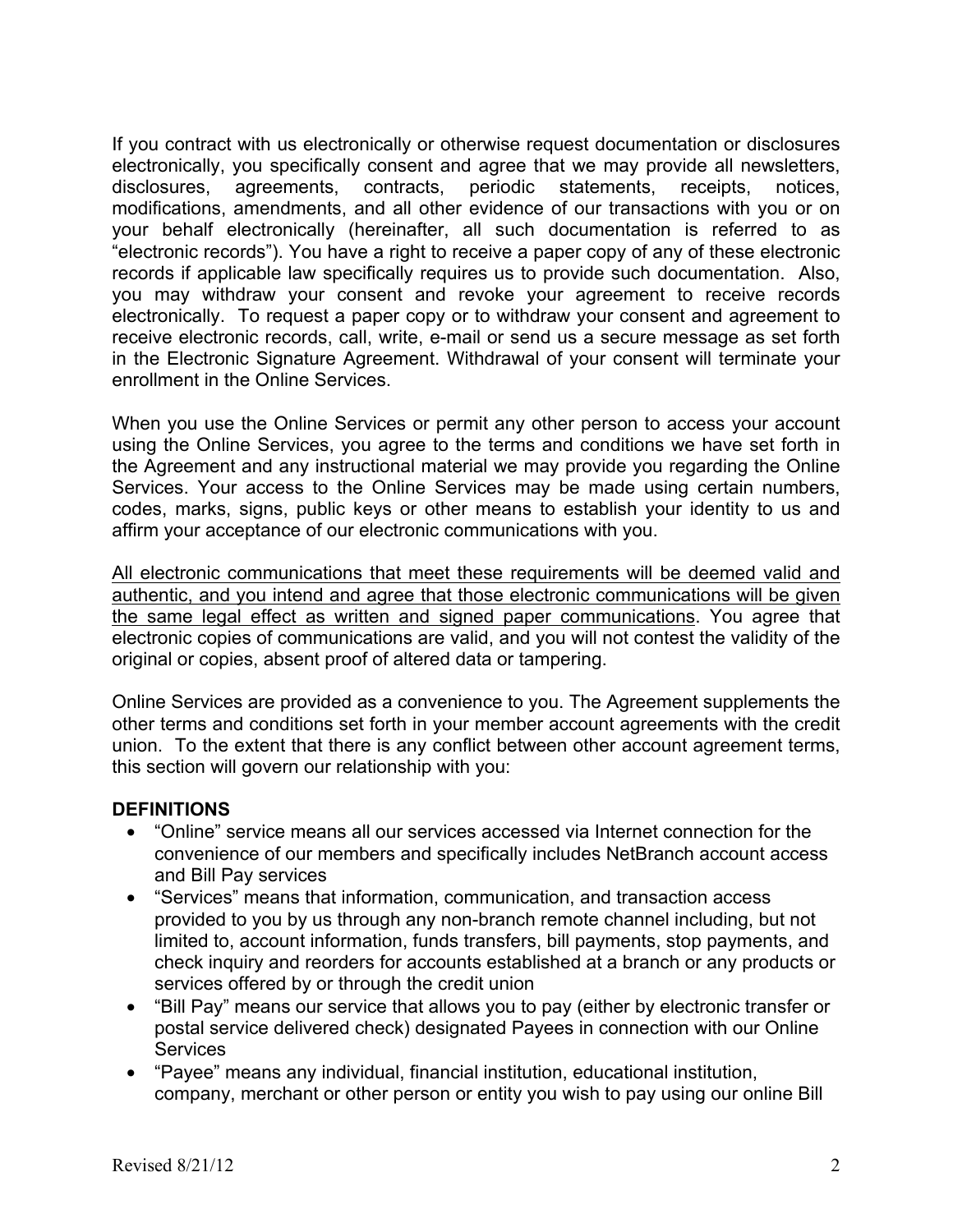#### Pay services

### **ELIGIBILITY**

In order to enroll in, activate, and retain the Online Services you must be a member in good standing. A member in good standing means that all deposit and loan accounts and other relationships with us are managed appropriately (as judged by the credit union) and have not caused us a loss. To determine your eligibility for the Online Services now and in the future, you authorize us to make inquiries to determine your employment history and to obtain information concerning any accounts with other institutions and your credit history, including consumer credit reports.

To use the Online Services, you must use a personal computer or other device with the capacity to interface by modem or other device to an Internet Service Provider (ISP). A screen resolution of at least  $640 \times 480$  pixels is required. Once a live connection to the Internet is established, you may access the Online Services from our website at: http://www.greenvillefcu.com

You are responsible for the set-up, maintenance, and security of your personal computer, modem, and other communications equipment. Ask your personal computer retailer, service technician, or your ISP to make certain your personal computer hardware, software, modem, phone connection, and Internet service subscription will allow you to connect to the Online Services.

The credit union is not responsible for providing any equipment, software, services or advice related to or necessary to interface with our website or Online Services, and is not responsible for any error in connections, transmissions or otherwise regarding any system, software, entries or instructions.

When using the Online Services you must, when prompted, enter your member number and a password. By entering the correct information, you will have direct access to your credit union accounts. Please carefully review the following sections, below, titled "Password" and "Personal Computer Security."

Keep your online password in a secure location. Anyone having access to your member number and online password will be able to access the Online Services and perform all available transactions, including, but not limited to, reviewing account information and making transfers to other accounts and payments to others.

### **WEBSITE, NETBRANCH, AND BILL PAY SERVICE FEES**

Online website and NetBranch access are free of charge. Enrollment in our Bill Pay service is elective and may be cancelled by you or the credit union at anytime. To enroll you must have a credit union checking account. The credit union reserves the right to charge a periodic fee for the Bill Pay service and deduct all applicable fees from your checking account(s) enrolled in the service. **The credit union does not charge a fee at this time for the Bill Pay service**. Other applicable service fees for memberrequested transactions (stop payments, check copies, etc.) will be debited from the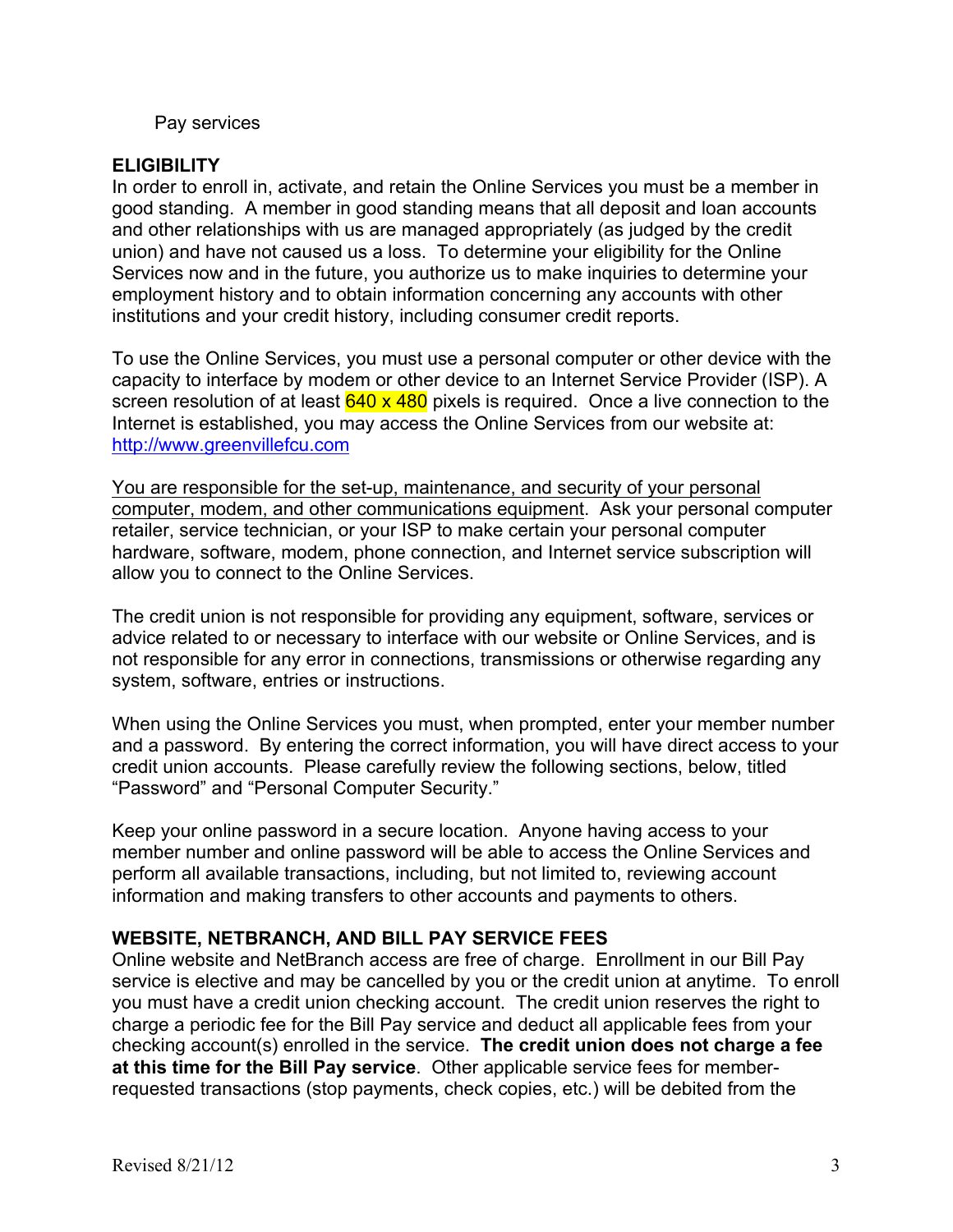related account immediately. Please refer to the credit union's Truth-in-Savings rate and fee schedule for a complete listing of fees related to our account services and the Online Services.

When account services are discontinued, you are responsible for all unpaid fees related to any services provided.

# **PERIODIC STATEMENTS**

If the credit union provides a periodic statement for your account(s), you will receive a periodic statement from us, *or notice of the availability of your statement*, describing all activity on your account(s) during the statement period as required by law. The periodic statement will list all account and/or loan information as described in this Agreement. If you have a multiple-party account we are only required to provide one periodic statement to any of the account owners identified on the Membership Account Card. If provided electronically, statements will be (1) e-mailed to you as an attachment; or (2) you will be sent a notice via e-mail that will direct you to a site we maintain or cause to be maintained where you may access, review, print and otherwise copy/download your periodic statements using procedures that we authorize. E-mails from us will be sent to the e-mail address provided by any owner.

# **RESPONSIBILITIES**

# **MEMBER**

- **Password**: You are responsible for keeping your password and account data confidential. You agree that the use of your password authenticates your identity and verifies the instructions you entered for the transaction and that we are entitled to act on transaction instructions received when your password is used. You agree, therefore, that by entering your member number and password you are authorizing the credit union to accept your online login as your personal signature. If you authorize other persons to use your password in any manner, your authorization will be considered unlimited in amount and manner until you have notified us in writing that you have revoked the authorization and changed your password. You are responsible for any transactions made by such persons until you notify us in writing that transactions made by that person or instructions regarding your accounts are no longer authorized. It is also important for you to know that a credit union representative can assist you in changing your password if you have forgotten it.
- **End-User Computer Security**: You are responsible for the set-up, maintenance, and security of the computer and modem or other connection device used for accessing the Online Services. You understand that frequent, regular software updates for Internet Browsers, Antivirus, Operating Systems, Media Players, and other communication software are essential to the security of your connection to the Online Services and that in the event of a disruption, interruption, or delay in your ability to connect to the Online Services, you have multiple alternate means available to you to manage your accounts (e.g. visiting or calling a branch office,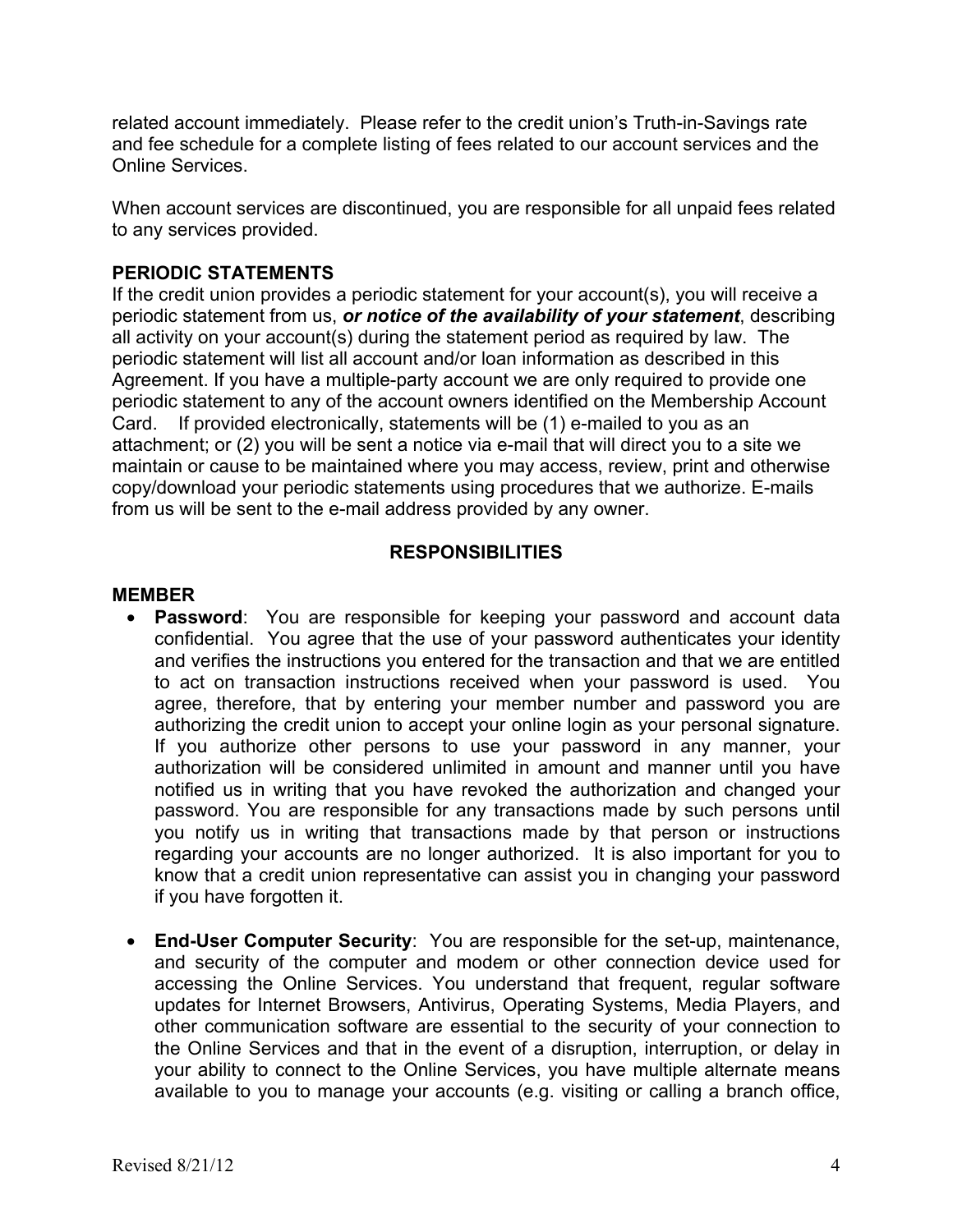using PhoneBranch, our automated touchtone telephone audio transaction system or an ATM, writing us, etc.). In no event will your inability to connect to the Online Services be construed as relieving you of any payment obligation or membership responsibility. You also understand that when accessing the Online Services, anyone in close proximity to you might be able to view your personal account information and, in your absence, make or modify transaction instructions. It is your responsibility to safeguard your password and the physical access to your computer and personal data, as we are unable in such circumstances to distinguish between you as the authorized account user and an intruder.

• **Reporting Unauthorized Transactions**: If you believe an unauthorized transaction has been or may be conducted from one of your credit union accounts without your permission, contact us immediately. Please refer to the credit union's website "locations" page for our business hours, telephone and facsimile numbers.

Contacting us immediately will help you reduce possible losses. To the extent a transaction is an electronic funds transfer, you may lose no more than \$50.00 if you notify us within two business days of discovering an unauthorized use of the Online Services or your password. You may, however, lose as much as \$500.00 if you do not notify us within two business days of discovering the unauthorized use and we can prove that we could have stopped the unauthorized use had we been notified. If you do not report unauthorized transactions that appear on any of your periodic statements within 60 days after such statements are mailed or electronically transmitted to you, you risk unlimited losses on such transactions if we can prove that we could have prevented the unauthorized use had we been notified within this 60-day period. If you are delayed in notifying us for good reason (e.g. extended trip, hospital stay, etc.) we have the option to extend these time periods. In no event will you be liable for more than \$50 for any unauthorized line of credit transaction.

• **Temporary Holds.** To facilitate certain electronic transactions we may place temporary holds on funds in your accounts. These holds may be for periods of 36 hours or more, and are used to protect the credit union. The credit union can neither control the parties with whom you do business nor regulate the processing of transactions through the commercial networks used to facilitate your transactions; Therefore, transactions may be processed after the expiration of any such temporary holds, and it is your obligation to insure that sufficient funds are on deposit at all times to cover the your transactions.

### **CREDIT UNION**

• **Our Responsibility for Processing Transactions:** If we do not complete a transfer to or from your account or cancel a transfer as properly requested on time or in the correct amount according to our agreement with you, we are liable for your losses or damages.

Our sole responsibility for an error in a transfer will be to correct the error, but in no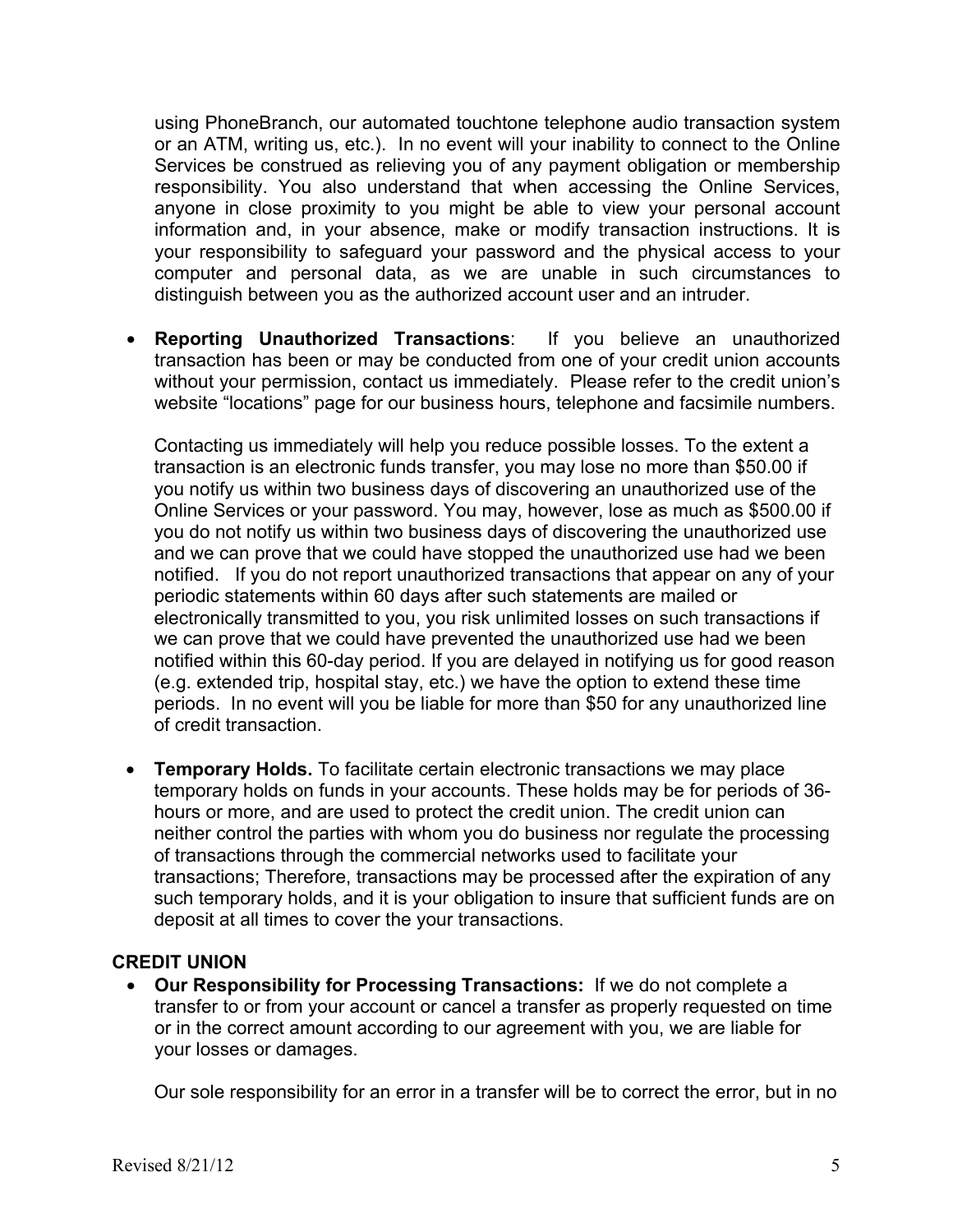case will we be liable for any indirect, special, incidental or consequential damages. In states which do not allow the exclusion or limitation of liability for indirect, special, incidental or consequential damages, our liability is limited to the extent permitted by applicable law.

- **Limitations of Our Responsibility for Processing Transactions:** There are some exceptions to our liability for processing transactions on your accounts. We will not be liable, for instance:
	- (a) If, through no fault of ours, you do not have enough money in your account to make the transfer/payment; or
	- (b) If the transfer/payment would go over the credit limit on your overdraft line; or
	- (c) If the funds in your account were attached or because of legal restrictions affecting your account; or
	- (d) If circumstances beyond our control such as interruption of telephone service or telecommunication facilities or natural disaster (such as a fire or flood) prevent the transfer, despite reasonable precautions that we have taken; or
	- (e) If local, regional, national, or international Postal Delays or disruptions delay delivery of your payment to your Payee; or
	- (f) If you do not set up the payment soon enough for payment to be received and credited by the Payee in advance of the due date; or
	- (g) If your Payee does not credit your payment promptly or properly after receipt; or
	- (h) In the presence of Internet service outages or Denial of Service attacks on servers or systems supporting our service communications with the Internet; or
	- (i) If you have not provided us with complete and correct payment information, including without limitation the name, address, account number and payment amount for the Payee on a bill payment; or
	- (j) If you have not properly followed our instructions for using Online Services; or
	- (k) If you receive notice from a merchant or institution that any payment you have made through the Online Service remains unpaid, and you fail to notify us of this fact within five (5) calendar days from the date you receive any such notice; or
	- (l) If the Payee is a merchant or institution you are not permitted to designate; or
	- (m)For any failure to provide access or for interruptions in access to the Online Services due to a system failure or due to unforeseen acts or circumstances; or
	- (n) For any errors or failures from any malfunction of your computer or any computer virus or other problems related to your computer equipment used to access the Online Services; or
	- (o) For any error, damages or other loss you may suffer due to malfunction or misapplication of any system you use, including your browser, ISP,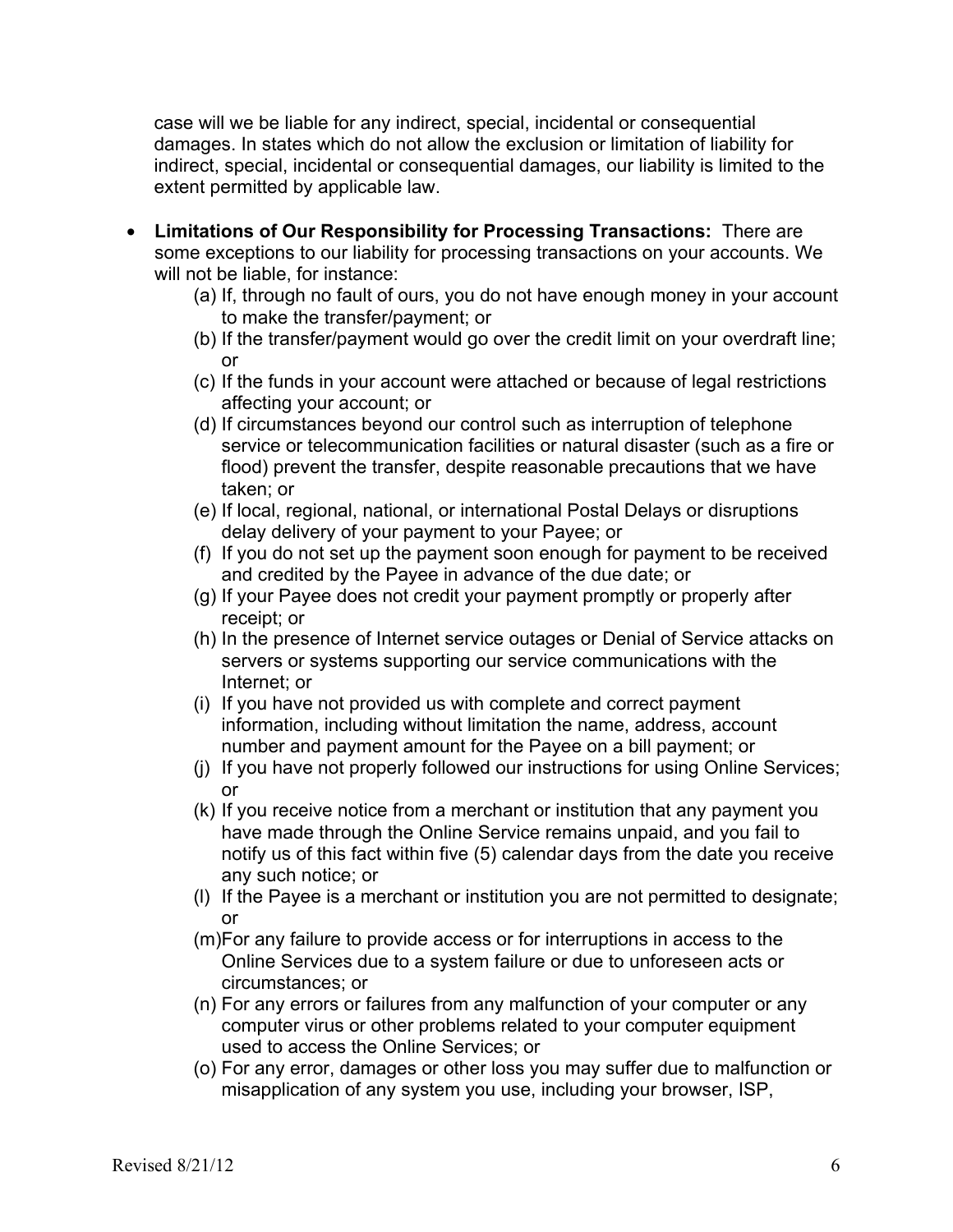personal financial management or other software or any equipment you may use (including your telecommunications facilities, computer hardware and modem) to access or communicate with the Online Services.

• **Performance of Software and Electronic Service and Warranty Disclaimer:**  In no event will we be liable to you for any consequential, incidental or indirect damages arising out of the use, misuse or inability to use our services, or for any loss of any data, even if we have been informed of the possibility of such damages. **FURTHER, WE MAKE NO WARRANTY, EXPRESS OR IMPLIED, TO YOU REGARDING YOUR EQUIPMENT OR THE SOFTWARE, INCLUDING ANY WARRANTY OF MERCHANTABILITY OR FITNESS FOR A PARTICULAR PURPOSE, including but not limited to any Online Services provided to you under this or any other agreement with us.**

We do not and cannot warrant that the Online Services will operate without errors, or that any or all Online Services will be available and operational at all times. Except as specifically provided in this Agreement, or otherwise required by law, you agree that our officers, directors, employees, agents or contractors are not liable for any indirect, incidental, special or consequential damages under or by reason of any services or products provided under this Agreement or by reason of your use of or access to the Online Services, including loss of profits, revenue, data or use by you or any third party, whether in an action in contract or tort or based on a warranty. Further, in no event shall the liability of the credit union and its affiliates exceed the amounts paid by you for the services provided to you through the Online Services.

• **Bill Payments:** We are not responsible for postal delays or processing delays by the Payee for any bill payment made through the Online Services.

# **SETTING-UP AND USING THE ONLINE SERVICES**

# **ACCESS TO THE ONLINE SERVICES**

Online Services are generally accessible through the Internet 24 hours a day, seven days a week, except that the Online Services may be periodically inaccessible for a reasonable period of time for system maintenance. The credit union makes neither guarantee nor warranty of online service availability through the Internet. We may modify, suspend, or terminate your access to the Online Services at any time and for any reason without notice or refund of fees you have paid.

### **ACCOUNT ACCESS**

Enrollment is necessary under each member number to access deposit and loan accounts or other services tied to that member number through NetBranch. Once enrolled, access to your credit union accounts is available through the Internet at: http://www.greenvillefcu.com

• You must use your password to log-on and view account balances, transfer funds,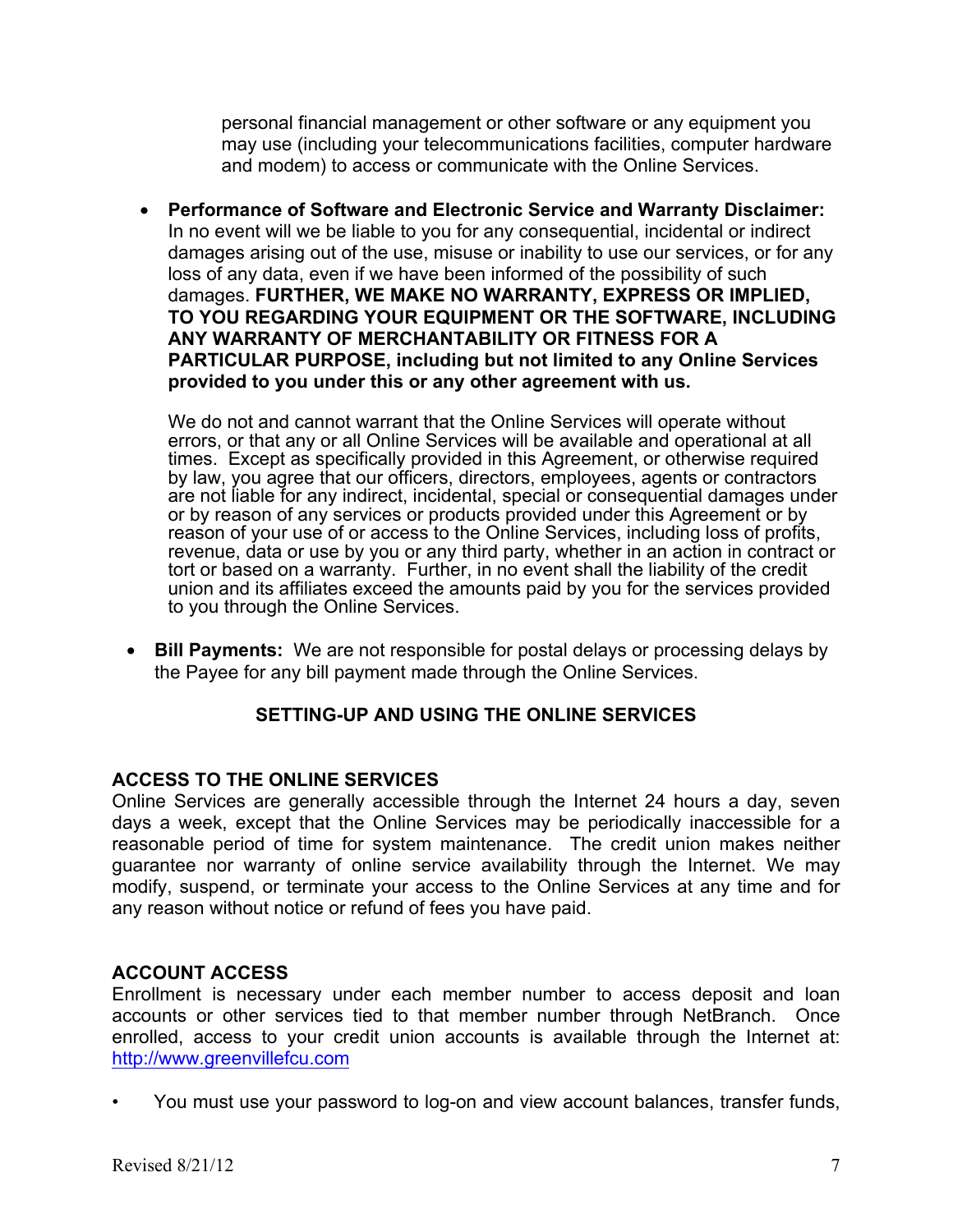make payments, etc., using the Online Services. Contact the credit union if you require assistance.

- Each member number requires a separate log-on process.
- In some instances you may be granted permission to transfer funds to an account you do not own (contact a credit union representative for assistance). You will not be permitted to view account balance information or any personal/private information for any account but your own under your logged-on member number.
- You understand that any and all joint owners and others with knowledge of your member number and password will have access to all such accounts through the Online Services and are so authorized to conduct transactions. You also understand that the credit union has no means to verify your personal identity during electronic sessions except through your member number and password. Anyone you provide your member number and password to becomes an authorized user of the service.
- You understand that you have the right to stop the Online Services—NetBranch and Bill Pay—at any time.

Special Note: Please, carefully review the sections of this document covering "Password" and "End-User Computer Security" for important information about the security of your online account information.

### **ONLINE SERVICES**

### **AVAILABLE SERVICES**

**NetBranch Account Access:** Members in good standing may enroll to access their accounts through the Online Services and receive account information by the electronic transmission of a visual display of text. You must be an authorized user of the Internet Browser or other software you select. You must enter your member number and password to access the Online Services. If you do not have a password or need help, contact the credit union during normal business hours. You understand that we may require you to document any oral request in writing before taking some actions. Once logged-on to the Online Services, members in good standing can:

- View a summary of accounts
- Get account information for deposit and loan accounts
- Review recent transactions
- Make transfers between most of your credit union deposit accounts and from most of your deposit accounts to your loan accounts under the same member number
- Transfer funds to an authorized cross-account
- Borrow from your line of credit account, if available and/or authorized, and transfer the funds to most any of your deposit accounts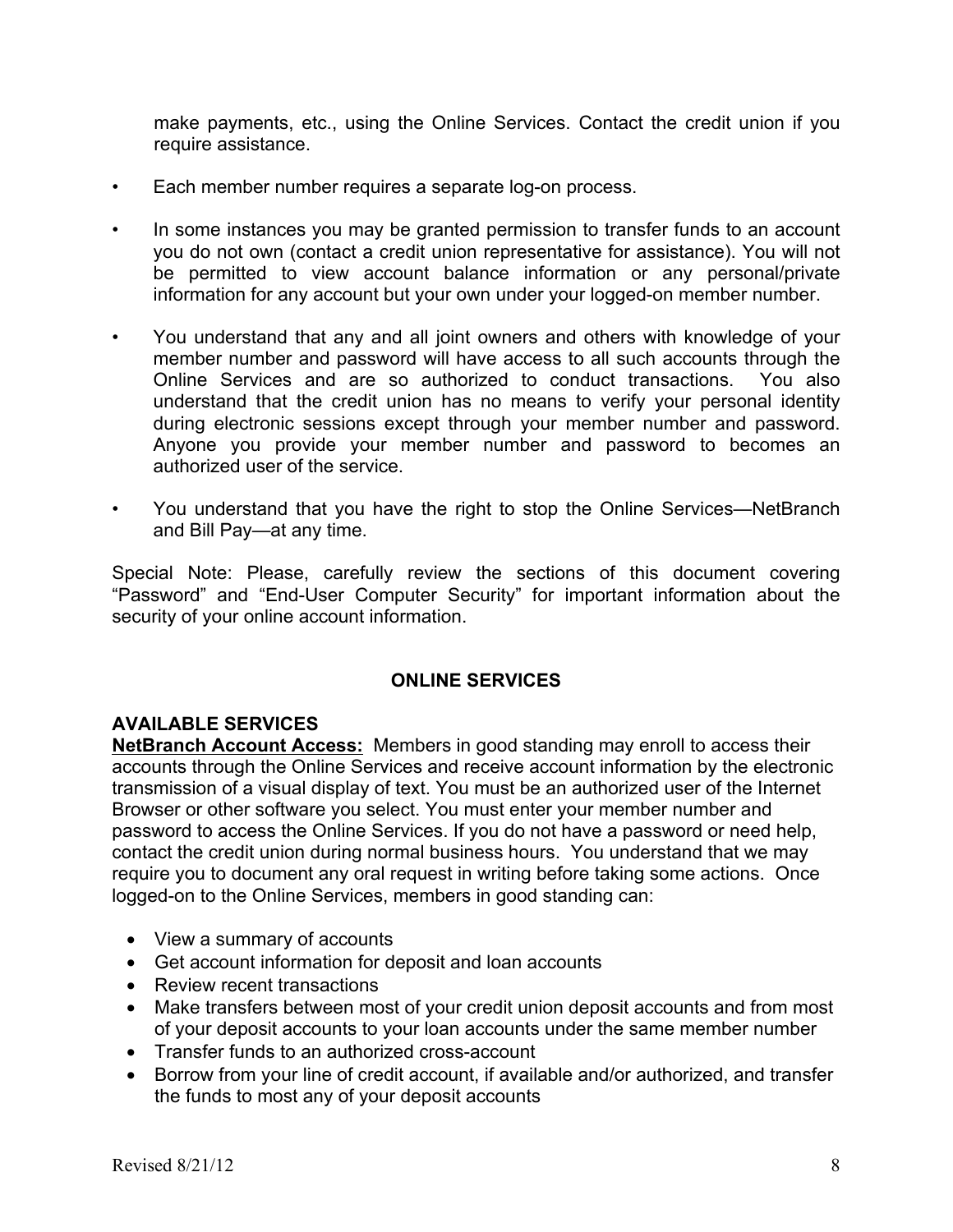• Receive and send secure electronic messages to the credit union. You understand that we may not immediately receive electronic messages that you send and will not take action based upon electronic requests until we actually receive your electronic message and have a reasonable opportunity to act upon your request

**Bill Pay:** If you choose to enroll in the credit union's Bill Pay service, you can pay bills either on a recurring basis, and/or periodically as you request. We may, at any time, refuse to allow you to designate a particular Payee or class of Payees. Follow the specific instructions you receive online, as modified from time to time. Once enrolled, members in good standing can:

- Add, change, and/or delete Payees
- Set up payments
- Review past payments
- Review, change and/or cancel future payments
- Receive and send secure electronic messages to the credit union. You understand that we may not immediately receive electronic messages that you send and will not take action based upon electronic requests until we actually receive your electronic message and have a reasonable opportunity to act upon your request

# **ADDITIONAL INFORMATION ABOUT THE ONLINE SERVICES**

**Account Transfers:** Through NetBranch you may transfer funds through the Online Services in any amount between \$0.01and \$9,999.99. All transfers are subject to the limits, conditions, rules, and regulations of the National Credit Union Administration. As a rule transfers are only allowed on your personal accounts or on accounts where your name appears on the signature card as a joint owner.

**Bill Pay Service:** You may make bill payments in any amount between \$1.00 and \$9,999.99. All Bill Pay transactions are subject to the limits, conditions, rules, and regulations of the National Credit Union Administration. When you sign up for Bill Pay service, you must agree to pay all the periodic and specific transaction fees for this service. You agree to pay these fees and direct the credit union to debit your Bill Pay checking account for all fees and service charges according to the fee schedules as amended from time to time. Your Bill Payment checking account is the account you select to make your bill payments. This same account will be debited once a month for the Bill Pay monthly fee. All obligations you wish to pay using the Bill Pay service must be payable in U.S. dollars to a Payee located in the United States of America. We reserve the right to restrict categories of Payees to whom payments may be made using the Bill Pay service. You agree to pay all fees for the Bill Pay service.

• **Processing Bill Payments:** We contract with an Internet bill pay vendor to provide the Bill Pay service. Actual bill payments will be processed within 24 hours of your online Bill Pay request. You need to allow sufficient time for bill payments to reach your Payee. Our bill pay vendor will attempt to transmit your payment to your designated Payee using electronic funds transfers through an automated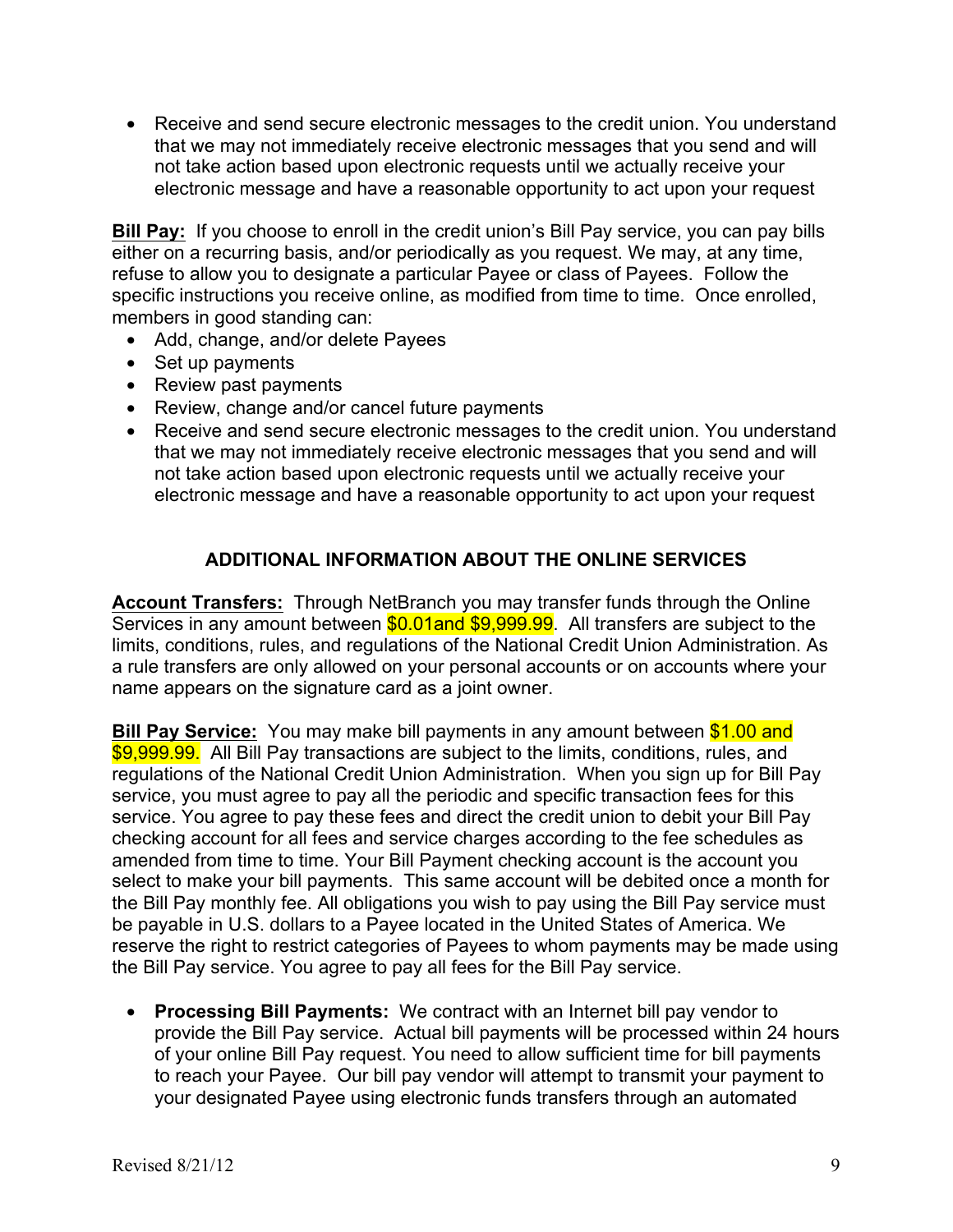clearinghouse (ACH). These electronic transactions are made in compliance with NACHA rules and standards.

Not all Payees can, will or do accept ACH or electronic bill payment transfers. For these Payees a paper check will be mailed on your behalf to the Payee and because of this, you should allow sufficient time for postal delivery of your payment in advance of any Payee's due date. The credit union and its contracted Internet bill pay vendor cannot be held responsible for payments made through the Bill Pay service that do not arrive by a specific Payee's due date. The credit union does agree to exercise reasonable care and caution to expedite all payment requests.

• **Processing Future-Dated Single or Recurring Bill Payments:** When you schedule a bill payment using the Bill Pay service, you authorize us to withdraw the necessary funds from your designated credit union checking account. We will deduct the amount of your bill payment from your account on the "Process Date" you instruct. We strongly recommend you schedule your payments through the Bill Pay service at least seven (7) business days before the final payment "due date" noted on your Payee's invoice or billing notice. Doing so generally allows sufficient time for your Payee to receive and post your electronic payment by their due date. We can make no guarantee or warranty that your specified Payee will accept your electronic payment.

*If you wish to pay a company, business, or individual that you know does not accept electronic payments through an automated clearing house (ACH), you should allow additional time for your payment to be mailed postage paid per your instructions (generally, domestic US mail is delivered within 5 to 7 days of posting.) Please allow at least seven (7) business days for your Bill Pay check to be produced and mailed and add additional days for postal delivery when calculating and selecting your "Process Date."*

We encourage you to adjust your scheduled pay dates after becoming familiar with the Bill Pay routine and your Payees' manner of accepting payments via ACH or paper checks. It is better to err on the side of caution when first establishing your bill payment schedules.

- **Bill Pay Transaction Confirmation:** Payment transactions through the Bill Pay service are given a confirmation number upon completion (withdrawal) of the payment. The confirmation number will help you verify the status/history of your payment while logged onto the Online Services. This number will not appear on your periodic account statement. Your account statement will show all your account activity, including fees, names of third parties paid, and all transactions completed for each period covered**.**
- **Funds Verification:** You agree that you will instruct the Bill Pay service to make a withdrawal only when sufficient funds are or will be present in your designated account(s) at the time of the scheduled withdrawal. If sufficient funds are not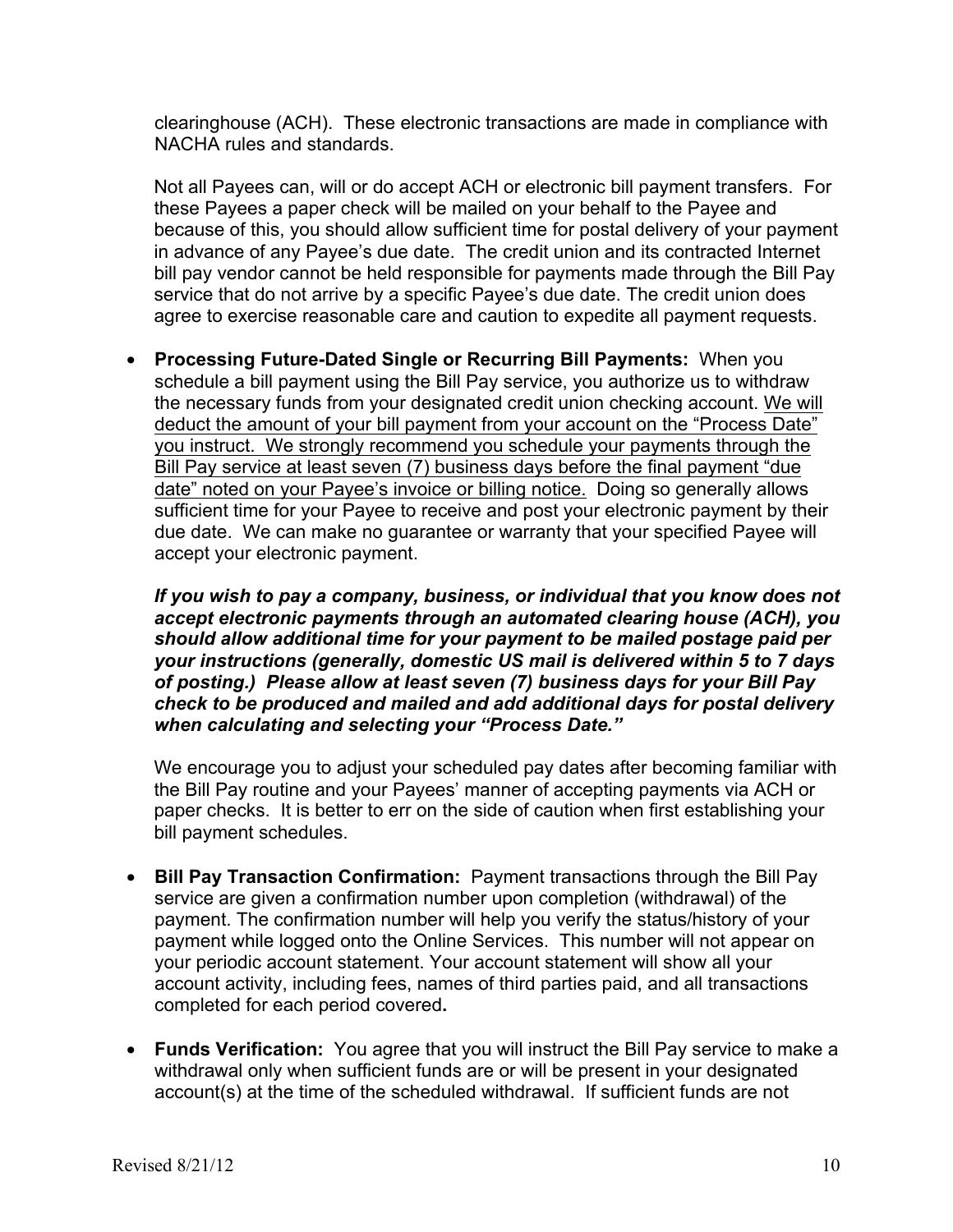available, we will refuse to complete the transaction. We process bill payment instructions only when sufficient funds are available in your account. If sufficient funds are not available in your account (including funds available through your credit union overdraft protection plan) on the date you scheduled the payment to be prepared for mailing, the Bill Pay transaction request will be cancelled and an electronic notice will be sent notifying you of the canceled transaction. You will also be charged a fee for the non-sufficient funds transaction as per the credit union's Truth-in-Savings fee schedule.

**How Bill Pay Payments Are Made:** When you add a Payee to the Bill Pay service, you must accurately enter your Payee's name and remittance address and your account number exactly as written on your payment stub or invoice, plus all other required information requested.

We process the payments you make through the Bill Pay service in one of the following ways:

- The Bill Pay service will try to send your payment through an electronic transmission (ACH) to the Payee. Payees who accept ACH payments will receive your payment information electronically. Payments made via ACH are generally received and credited by most Payees within three to four business days.
- The Bill Pay service may send payments by a paper check mailed to the Payee when the Payee cannot or chooses not to receive an electronic bill payment (ACH). When more than one credit union member schedules a payment to the same Payee for the same date (which frequently happens), a consolidated check may be issued to the Payee with an accompanying paper list of each Payor by name, account number to be credited, and the amount of each payment. Payments made in this manner are generally received and credited by most Payees within five to seven business days.

**Modification of Payment Instructions:** From time to time, we may receive instructions from a Payee directing us to modify your payment instructions. This request is normally intended to ensure timelier processing of your payment. Payee requested changes may include instructions to:

- Send your payment to an address other than the one you provided,
- Make your payment electronically rather than by check, or
- Make your payment to an account owned by the Payee at another financial institution.

You agree that when the credit union receives such payment instructions from the Payee, we may follow those instructions to help ensure your payment is promptly received by the intended Payee for credit to your account.

# **Canceling Scheduled Bill Payments, Transfers and Cross-Account Transfers:**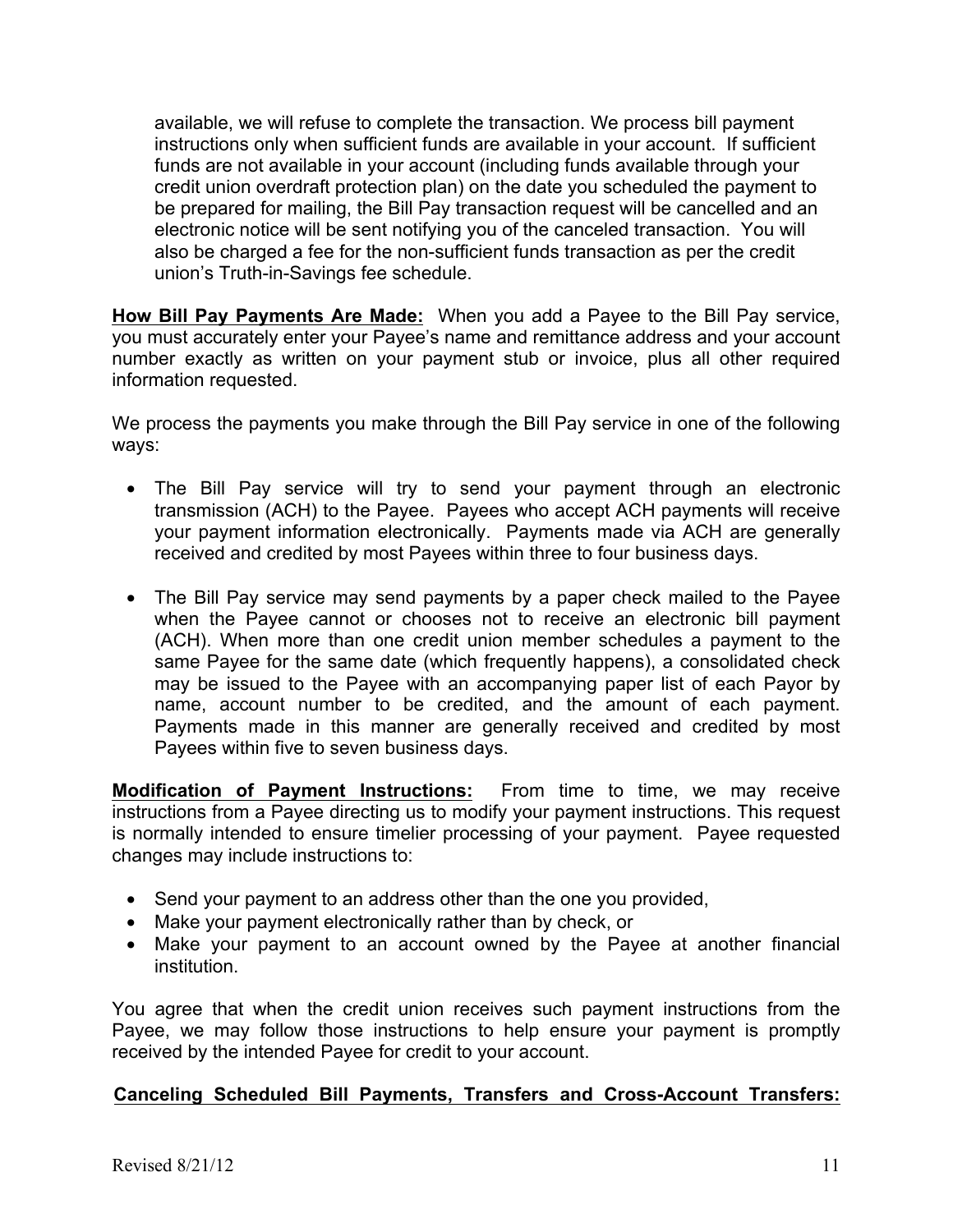You may cancel a pending transaction scheduled on the Online Services anytime before the scheduled process date you selected. You may cancel the scheduled transaction electronically through the Online Services or request a cancellation by contacting a credit union representative at least 24 hours in advance of your selected processing date for the transaction. If your computer connection is not available, or you need assistance to cancel a scheduled transaction, call us during normal business hours. To execute your request we must receive your cancellation instructions at least one business day or more prior to the date you designated as the payment process date. If you request a cancellation orally, we may require you to confirm your request in writing and deliver it to us. Requests to cancel a scheduled transaction after 2 p.m. ET may be processed the following business day. If we do not receive your instruction to cancel a transaction at least 24 hours before the scheduled payment process date, you agree that we may process the originally requested transaction. If you order us to cancel a scheduled Online Services transaction three business days or more before the payment process date you selected when setting up the transaction, and we do not do so, we will be liable for your losses or damages if you gave us the correct information. If you close your membership Share Savings account, your credit union Online Services will end and any unprocessed, but scheduled, transactions will be canceled.

**Stop Payment Orders for Pre-authorized and Other Transactions:** You may request a stop payment for a processed, pre-authorized transaction from your account any time before the payment is received and deposited by your selected Payee only if a paper check was issued. You must notify the credit union in writing (facsimiles are generally acceptable) as soon as possible after your transaction has been processed. If you order us to cancel a scheduled electronic transaction three business days or more before the payment process date you selected when setting up the transaction, and we do not do so, we will be liable for your losses or damages if you gave us the correct information. We will charge you a fee for each stop payment order you give as set forth in the credit union's Truth-in-Savings fee schedule. We reserve the right to establish and maintain service charges and/or transaction fees and may change or amend such fees and charges from time to time. If you wish to stop payment on a non-paper Bill Pay transaction, you must change the transaction instructions prior to the scheduled payment process date.

**Right to Documentation—Periodic Statements:** All transactions made through the Online Services will be recorded on your periodic statement. You will receive a monthly statement for your checking account. For all other credit union accounts a monthly statement will be generated unless there is no remote-electronic transaction in a particular month to report. In any case, you will receive a statement at least quarterly. The following comments will appear on the periodic statement of both the sender AND the receiver of funds: (1) The dollar amount of transferred funds; (2) the account number that funds were transferred from and into; and (3) the names of the sender and receiver of the funds. No other account information will be exchanged.

**Third-Party Services:** We utilize the services of a third-party vendor to provide the online Bill Pay service to you. You authorize and agree to our use of the services of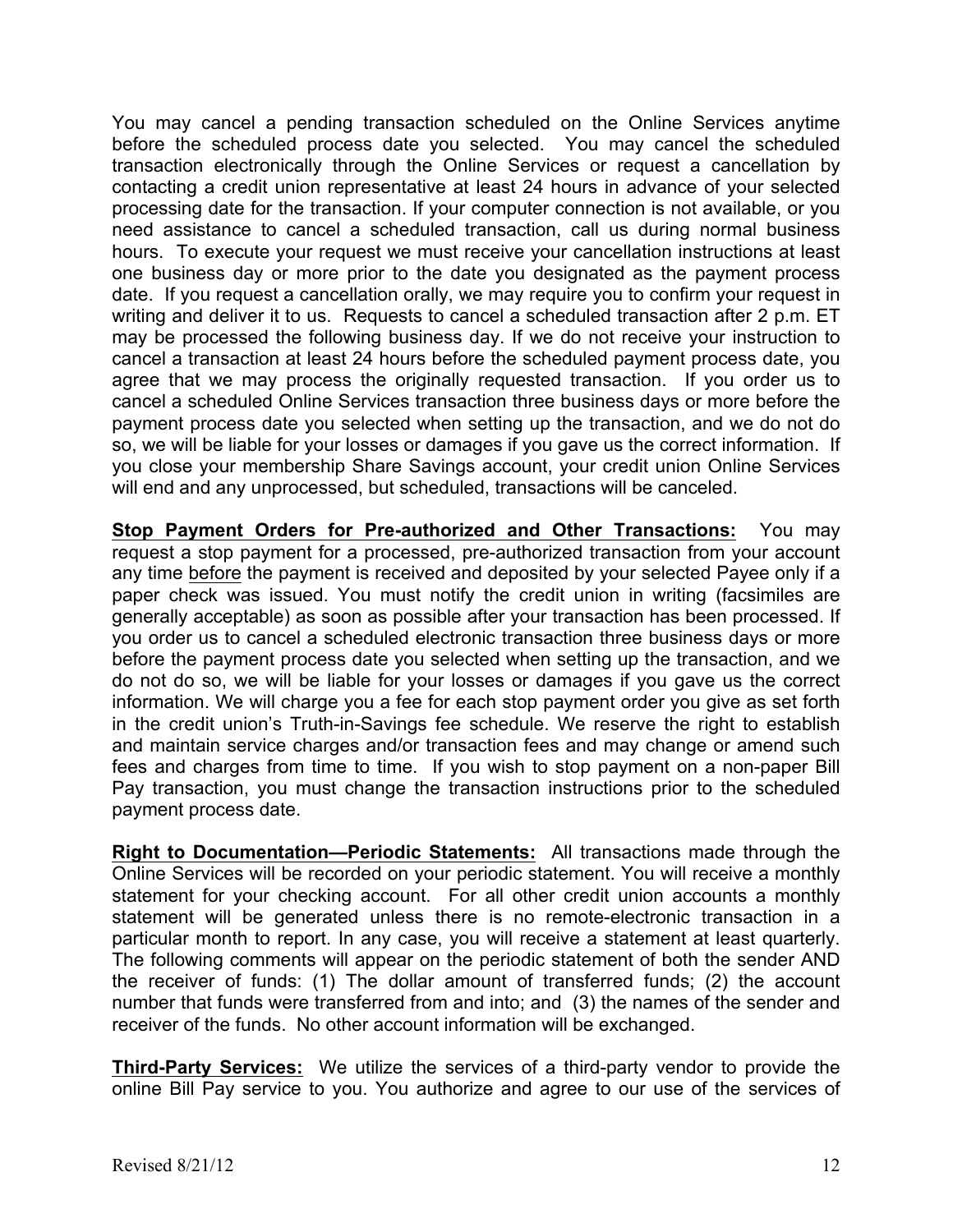third-party vendors, and our disclosure of any and all information, including non-public personal information and personally identifiable financial information, when we deem such disclosure to be necessary or appropriate to initiate, complete, or facilitate any transaction you order us to make. You further acknowledge and agree that the terms of the Agreement also apply to your relationship with any vendors we use in providing these services as may be changed from time to time at our sole discretion.

**Information Disclosure:** We will disclose information to third-parties about your account of the transactions you make when it is necessary for completing transactions; in order to verify the existence and condition of your account for a third-party—such as a credit bureau or merchant; in order to comply with government agency or court orders; and/or if you give us your written permission.

### **BILL PAYMENTS FROM REGULAR SHARE SAVINGS AND YIELD PLUS SAVINGS DEPOSIT ACCOUNTS**

We do not allow the use of Regular Share Savings or Yield Plus Share Savings account-types for bill payments through the Bill Pay service. Federal regulations (Regulation D) require us to limit, either by contract or practice, the number of certain types of transfers from Regular Share Savings and Yield Plus Savings account-types. Under these regulations you are limited to a total of six (6) pre-authorized, electronic fund transfers, telephone transfers, online NetBranch and Bill Pay transactions, ATM transfers, and point-of-sale transactions per month from either of these account-types. Of these six transactions, you are limited to no more than three (3) transactions per month by check or point-of-sale. Each funds transfer or payment through the Online Services is counted as one of the limited transfers you are permitted each monthly period. However, payments/transfers to your credit union loan accounts are not counted toward this limit.

For example: If you wish to make two payments this month from your Yield Plus Share Savings account, one to a department store credit card and the other to a Student Loan, then, after making these payments using the Online Services, you would only be allowed one additional, similar transaction on your Yield Plus Share Savings account for the remaining days of the month.

To avoid exceeding these limitations, we suggest you transfer one amount from your Regular Share Savings or Yield Plus Share Savings account each month into your checking account for all your online Bill Pay needs.

# **SIGNATURE NOT REQUIRED**

When any Online Services transaction other service generates items to be charged to your account, you agree that we will debit your designated, eligible account or the account on which the item is drawn without requiring your signature on the item and without prior notice to you.

# **CONTACT BY THE CREDIT UNION OR OTHER PARTIES**

Credit union employees, vendors, and third-party service providers will never contact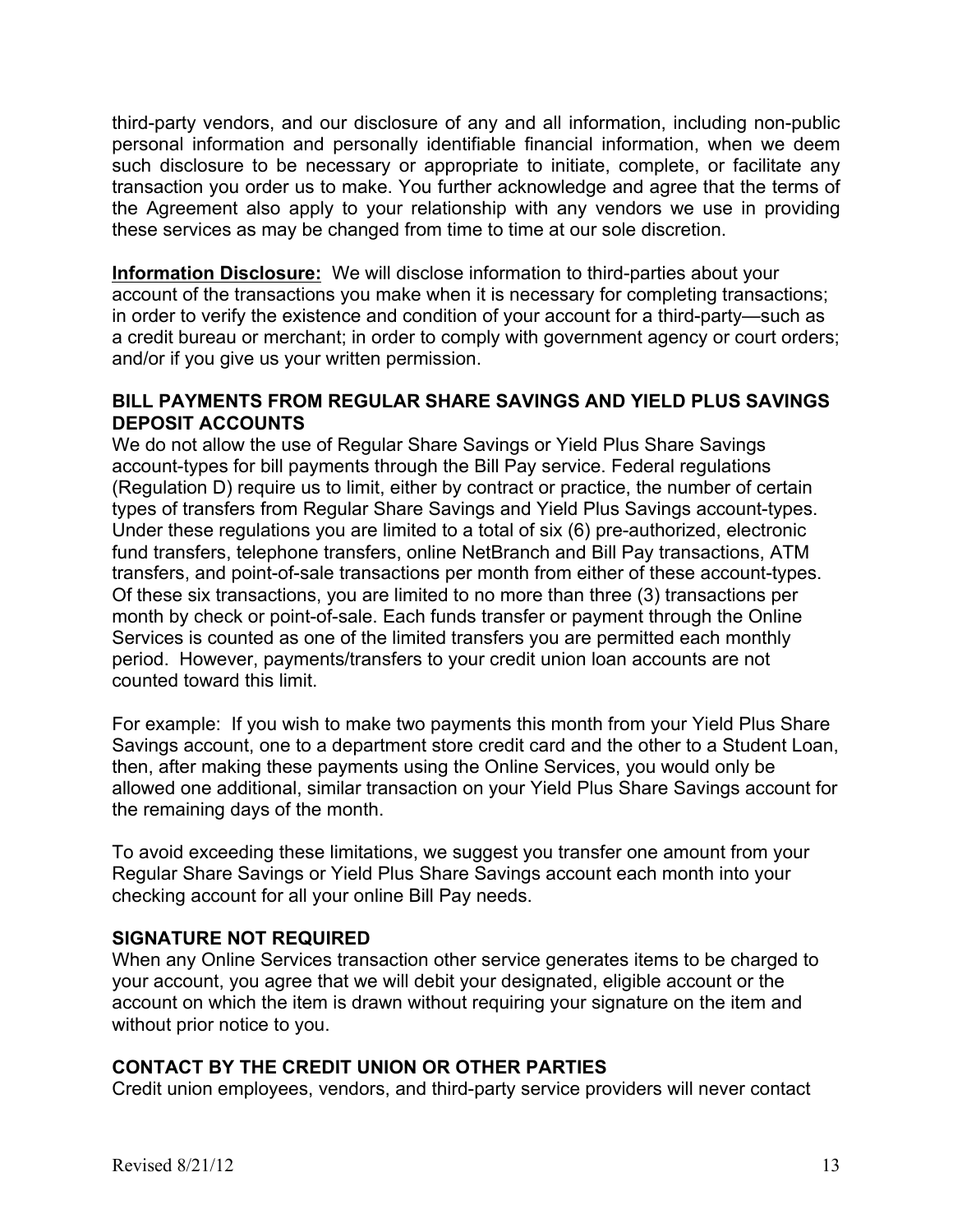you via e-mail, telephone, or in person requesting your Online Services member number and/or password. If you are contacted by anyone requesting this information, please notify us immediately during normal credit union business hours.

### **OWNERSHIP OF MATERIALS**

The content and information on our website is proprietary and the unauthorized reproduction or distribution of any portion is prohibited.

### **PERFORMANCE OF SOFTWARE AND ONLINE SERVICES**

In no event will we or our officers, directors, employees or agents be liable to you for any consequential, incidental or indirect damages arising out of the use, misuse, or inability to use the Online Services, or for any loss of any data, even if we have been informed of the possibility of such damages. We make no warranty to you regarding your equipment or the software, including any warranty of merchantability or fitness for a particular purpose.

### **AREA OF SERVICE**

The services covered by the Agreement and any application for membership or loan services available at our website are solely offered to eligible residents of the United States of America within the boundary of our federal community charter. Members and eligible prospective members residing or traveling outside of the U.S. may have limited access to the Online Services. The credit union reserves the right to limit access in any way to its Online Services.

### **ELECTRONIC TRANSACTION ERRORS AND RESOLUTION**

In case of errors or questions about any Online Services transaction or other electronic transfer initiated from your account(s) under the Online Services, contact us immediately during normal business hours.

If you think your statement is wrong or if you need more information about a transaction listed on your periodic statement, contact us immediately during normal business hours.

We must hear from you no later than sixty (60) days after we send or deliver to you the FIRST statement on which the problem or error appeared, and you must provide us with the following information:

- Tell us your name and account number(s),
- Describe the suspected error or the transaction you are concerned about, and explain as clearly as you can why you believe it is an error or why you need more information, and
- Tell us the dollar amount of the suspected error

If you tell us orally or by electronic communication, we may require that you send us your complaint or question in writing within ten (10) business days.

We will tell you the results of our investigation within ten (10) business days**\*** after we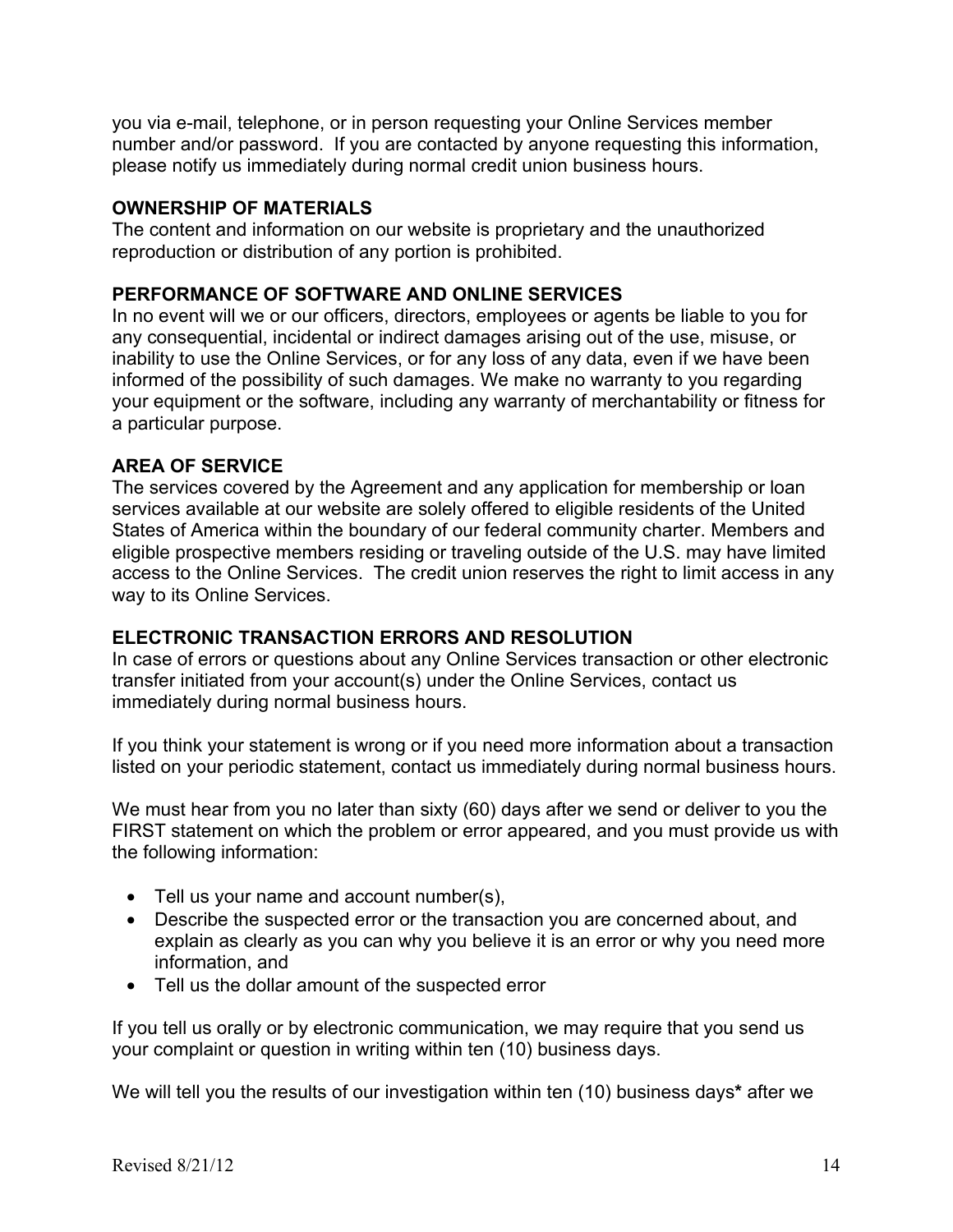hear from you and will correct any error promptly. However, if we need more time, we may take up to forty-five (45) days**\*\*** to investigate your complaint or question. If we decide to do this, we will provisionally credit your account within ten (10) business days\* for the amount you think is in error so you will have the use of the money during the time it takes us to complete our investigation. If we ask you to put your complaint or question in writing and we do not receive it within ten (10) business days, we may not provisionally credit your account or investigate your claim further.

If we decide that there was no error, we will send you a written explanation within three (3) business days after we finish our investigation. You may ask for copies of the documents that we used in our investigation. Expenses incurred by the credit union researching your disputed transaction shall be paid by you when there was no error or when such transaction is proven to be authorized by you or your authorized user. Further, when we determine that there was no error or that the disputed transaction was authorized, you will repay any amount we provisionally credited to your account.

**\*** *If you give notice of an error within thirty (30) days after you make the first deposit to your account, we will have twenty (20) business days, instead of ten (10) business days, as indicated above.*

**\*\*** *If you give notice of an error within thirty (30) days after you make the first deposit to your account, notice of an error involving a Point-of-Sale (POS) transaction or transaction initiated outside of the United States, its possessions or territories, we will have ninety (90) days instead of forty-five (45) days, as indicated above.*

# **AMENDMENT OF THE AGREEMENT**

We may amend the Agreement (including changes in fees and charges) by giving you notice at least thirty (30) days in advance of the effective date of the amendment, unless such change or amendment is to your benefit or is otherwise required by law or applicable regulation. Your continued use of the Online Services is your agreement to accept any amendment(s).

### **CHOICE OF LAW**

Our web site and the electronic services that we provide (excluding linked sites) are controlled by the credit union from its principal offices within the State of South Carolina, which laws, together with specifically applicable federal laws, govern this Agreement. While you may choose to access our web site and the electronic services from other locations, we make no representation that any information, materials, or functions included in our web site or via our electronic services are appropriate or authorized for use in other jurisdictions. Your access from other locations is made on your own initiative; and you are solely responsible for compliance with any applicable local laws and regulations.

#### **WAIVER**

We may waive any term or provision of this agreement at any time or from time to time, but any such waiver shall not be deemed a permanent waiver of any term or provision in the future.